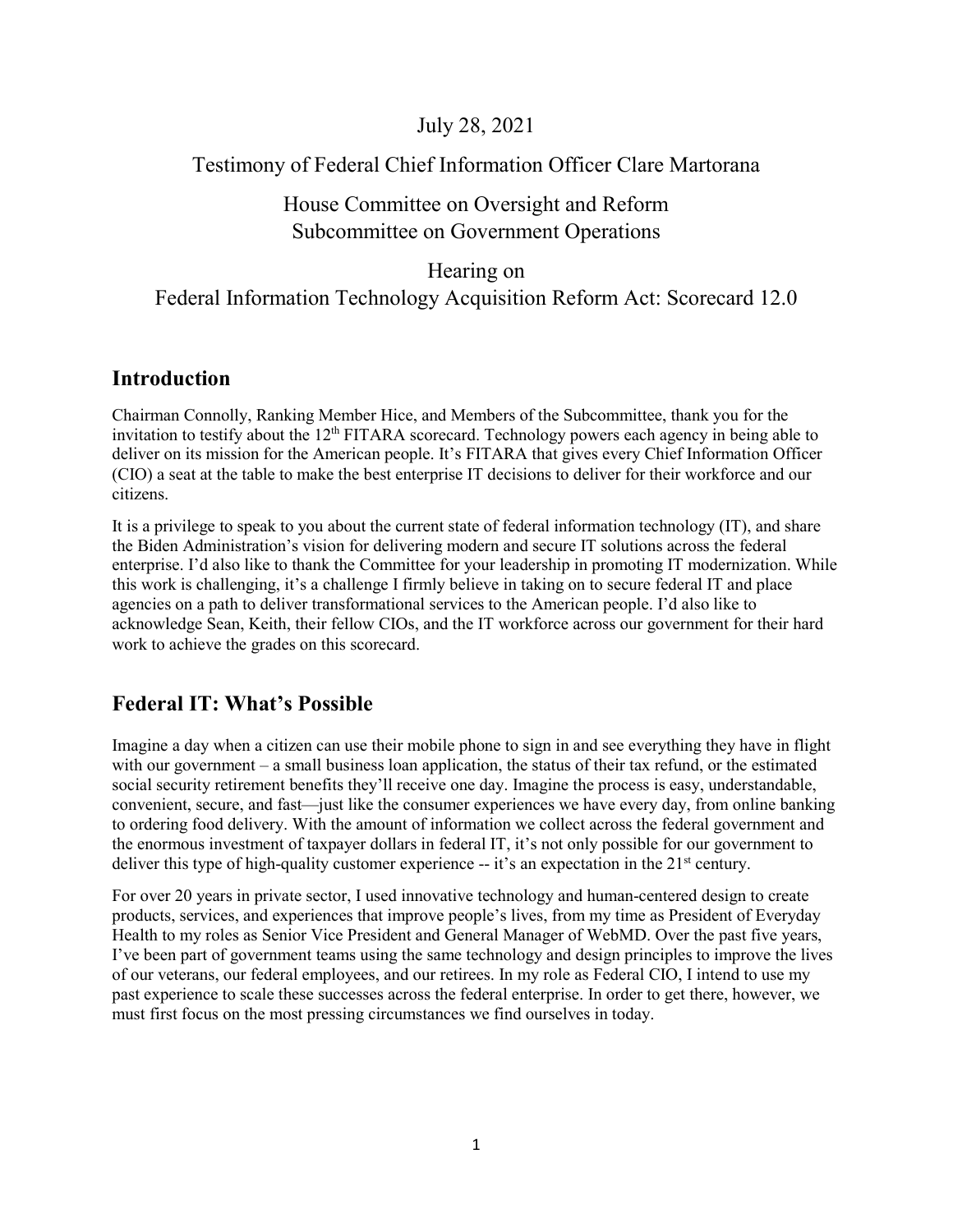# **Cybersecurity is the Immediate Priority in Federal IT**

Having come to the Federal CIO position directly from OPM, I can tell you firsthand that CIOs across government are faced with an enormously challenging environment – managing agency technology portfolios at different levels of funding and maturity, working to retire legacy IT while trying to launch modern platforms, and most importantly, identifying vulnerabilities and ensuring the cybersecurity of their networks. The increasing number of sophisticated cyber events in recent months has highlighted our need to rethink how we approach cybersecurity.

Organizations across the world are shifting to a new security paradigm that assumes the integrity of the networks on which they operate cannot be trusted. These new organizing principles are called Zero Trust. It means assuming everyone and everything is possibly untrustworthy, limiting access intelligently, and validating every user and device. The goal is to establish confidence levels in the people and devices attempting to access resources and achieve more granular visibility and control over granting them access. It also means getting better at detecting anomalous activity faster to prevent harm.

Federal agencies have been busy building out a strong foundation of Zero Trust capabilities for years, to include identity, credential, and access management, and shifting to continuous monitoring and dynamic management approaches. My goal is to help agencies tie all of these efforts together into a Zero Trust roadmap, which we can use to inform multi-year implementation and investment plans.

President Biden's *Executive Order 14028 on Improving the Nation's Cybersecurity,* released in May of this year, set us on this path. First, we asked agencies to assess their Zero Trust maturity in 60 days and share that information with OMB. Second, our partners at the Cybersecurity and Infrastructure Security Agency (CISA) are developing a capability maturity model to standardize the approach across the Federal government. And, finally, OMB will issue guidance to define successful roadmaps for agencies.

To ensure that every agency is where they need to be, it's going to take an enterprise approach – and we must move rapidly. It will take CIOs in agencies that are farther along in their Zero Trust journeys to partner with those in the earlier stages, sharing best practices, wisdom, and playbooks to expedite this process. It will take working with our Chief Financial Officers, Chief Acquisition Officers, and agency leadership to build the operational model for investment, deployment, and sustainment of these capabilities. As Federal CIO, I am committed to getting every agency to the same level of readiness. We will work rapidly and seamlessly. We must -- our adversaries are on the offensive.

# **Operating as an Enterprise to Deliver for the American People**

#### **1. Investing in the Present**

We are fortunate that this Congress, and in particular members of this Committee, recognize the challenges ahead and have worked to provide us with the flexibility and funding to get the job done.

The \$1 billion appropriation to the Technology Modernization Fund, or TMF, is an important commitment to improving the government's foundational infrastructure. But this appropriation is just a down-payment on the multi-year technology modernization projects federal agencies have identified. Since the passage of the American Rescue Plan Act of 2021, and our expedited review process, OMB has received more than 100 proposals for projects totaling over \$2 billion and we continue to receive proposals on a rolling basis.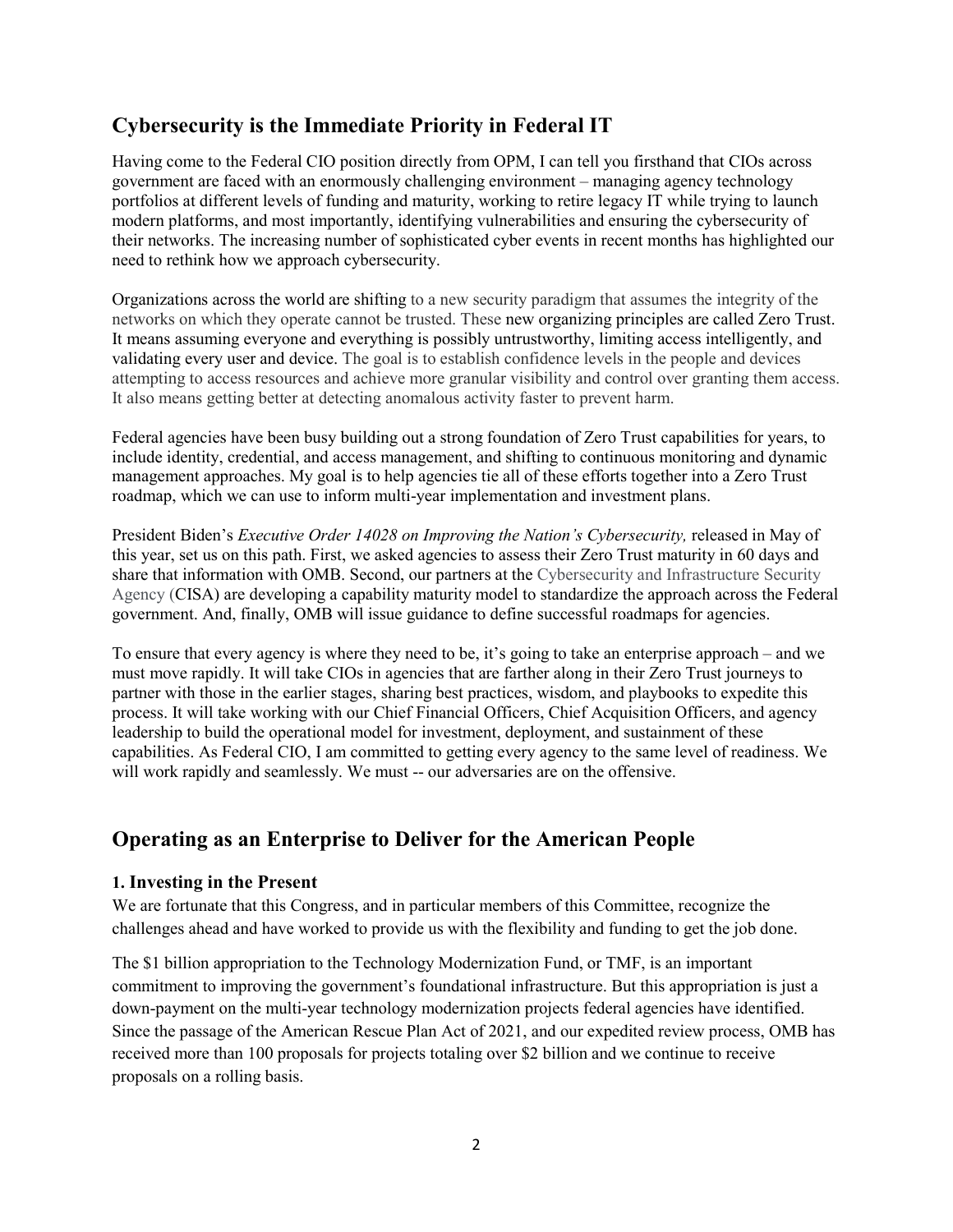As the chair of the TMF Board, I am reviewing, prioritizing, and overseeing agency IT projects according to four objectives.

- Modernizing high priority systems. All federal agencies in addition to the American public benefit from the continued modernization of technology. Modernization can improve the efficiency and effectiveness of internal government operations, enabling agencies to better fulfill their missions and streamline service delivery to the public. The TMF supports the modernization of priority agency assets and services, including systems already designated as High Value Assets (HVAs) that have significant impact, or longstanding security issues.
- Cybersecurity. The gaps uncovered in the recent SolarWinds incident and other cybersecurity incidents underscore the need for attention and resources dedicated to our information security. TMF funding will help agencies take critical steps towards a "zero trust" architecture. Ultimately, building safety and security into every aspect of federal IT and services will increase the trust in government by our most important users – the American people.
- Public-facing digital services. Every interaction with the public is an opportunity to demonstrate competence and deliver effectively. In today's world, the majority of these interactions will happen digitally – for example, through a mobile-friendly website or a government benefit provided online. The COVID-19 pandemic exposed the gaps in the government's ability to deliver services digitally, and TMF funding supports the creation or modernization of digital services with dramatic benefits to increasing access and equity, reducing fraud, and improving service delivery.
- Cross-government collaboration and scalable services. Across government, many of us are working hard to solve the same problems. We must think about strategies to accelerate digital modernization across the government, and having an enterprise mindset will help expedite this transformation. The TMF Board seeks projects that can replicate success of one agency throughout the government and improve how the entire government collaborates.

With such a significant investment, I understand the importance of oversight to the entirety of the TMF process – from the initial award of a project and throughout the project lifecycle to maintain its success. I will ensure that TMF project owners are held accountable to achieving results and that we are transparent with the public and Congress about the use of TMF resources.

#### **2. Investing in our People**

Every modernization plan, every new cybersecurity upgrade, every contract to bring in best-in-class industry capabilities depends on having a technically skilled federal workforce. To achieve this, we must attract the best minds from the broadest array of backgrounds to join us. The Administration believes our country and our government is at its best when it draws from the full diversity of our nation and everyone has a chance to fulfill a call to public service. Building our IT workforce is a necessary step if we want to achieve anything else, and we have a three-pronged strategy to do so:

• First, we must attract new talent. We have an impressive federal workforce, but the number of jobs that require IT competencies keep increasing, and we're not hiring fast enough to fill them. That's why teams built from the ground up to support innovative technical work and service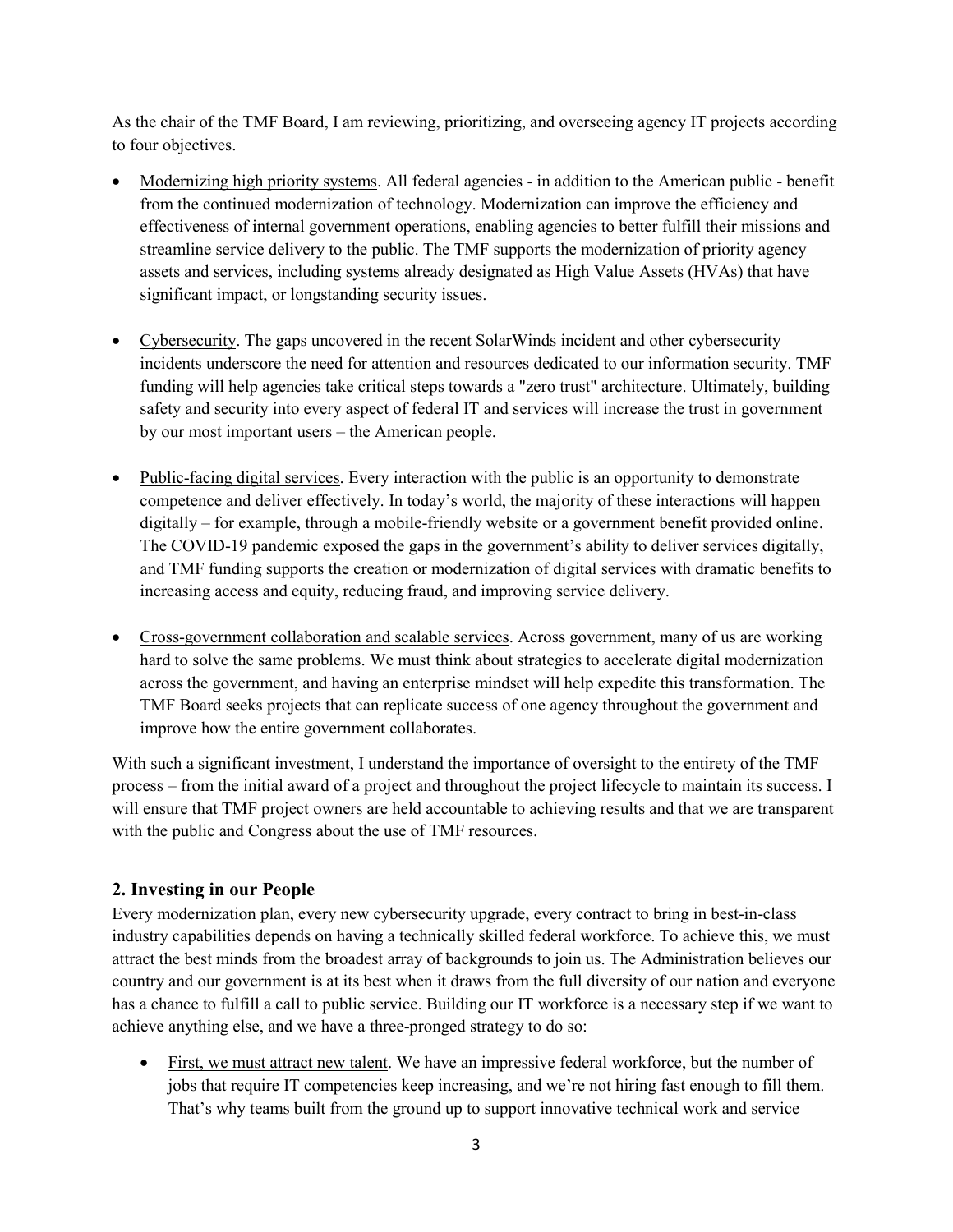design, like the United States Digital Service or GSA's Technology Transformation Service team, are so important. These programs are critical to creating spaces that can recruit our nation's digital talent and bring them to bear on some of our government's toughest digital service challenges. Thank you for supporting their expansion in the American Rescue Plan Act.

- Second, we have to build the talent pipeline early. We know that growing our talent pool can't happen if we're only looking at the traditional pool of "cybersecurity or IT talent." We need to recruit diverse talent that is underrepresented in the federal workforce today, create more opportunities for graduates and junior professionals, and invest in K-12 programs that can support students who are interested in pursuing work in the technology field. For example, we are working with OPM and GSA to establish programs to bring in early career talent, train them not only in technology, but also inspire them to serve the American people throughout their careers. Another great example is the CyberCorps Scholarship for Service program at the National Science Foundation, which provides scholarships to college and graduate students pursuing cybersecurity-related degrees in exchange for subsequent government service.
- Finally, we will invest in retaining and revitalizing our current workforce through professional development programs like reskilling and upskilling. Just a few months ago, we concluded our first Data Science Training Program, in which 61 federal employees developed skills in managing large datasets, data visualization, and machine learning. As part of this program, they all completed capstone projects that addressed real business problems at their agencies. We look forward to building on this success as we look for ways to invest in other in-demand, technical skills.

#### **3. Transitioning to Enterprise Collaboration & A Product Mindset**

The federal government is fundamentally in the service business. Most of what we do directly with the American public—such as counseling small businesses, providing our veterans with health care, issuing passports, or delivering the mail—depends on our ability to understand what the public needs from us, to learn from them how we are or are not meeting their expectations, and to adjust our delivery methods to improve the way we deliver benefits and services to them.

When we have a product mindset, designing with users and not for them, we focus on delivering highquality user experiences. Products continuously improve based on user feedback and metrics, and enable us to always make enhancements to customer delivery. This continuous improvement is necessary to advance product performance and keep our systems and infrastructure safe and secure. When we operate in this way, it results in exceptional customer experience -- making our government work better for everyone. I wake up energized at the possibilities to use technology to improve everyday interactions that our families, friends, and neighbors have with the government.

To get there, CIOs must be empowered to work across the enterprise. It's not our citizens' job to figure out how to navigate across department and agency silos to get better service delivery – it's ours. By working together and giving our colleagues the tools, resources, and workforce needed to transition their agencies to a "product mindset" – not one organized around information systems, but around users and services -- we can make significant progress. Retiring legacy systems and eliminating duplicative technology is a means to an end. By delivering modern, efficient tools and technology to our federal